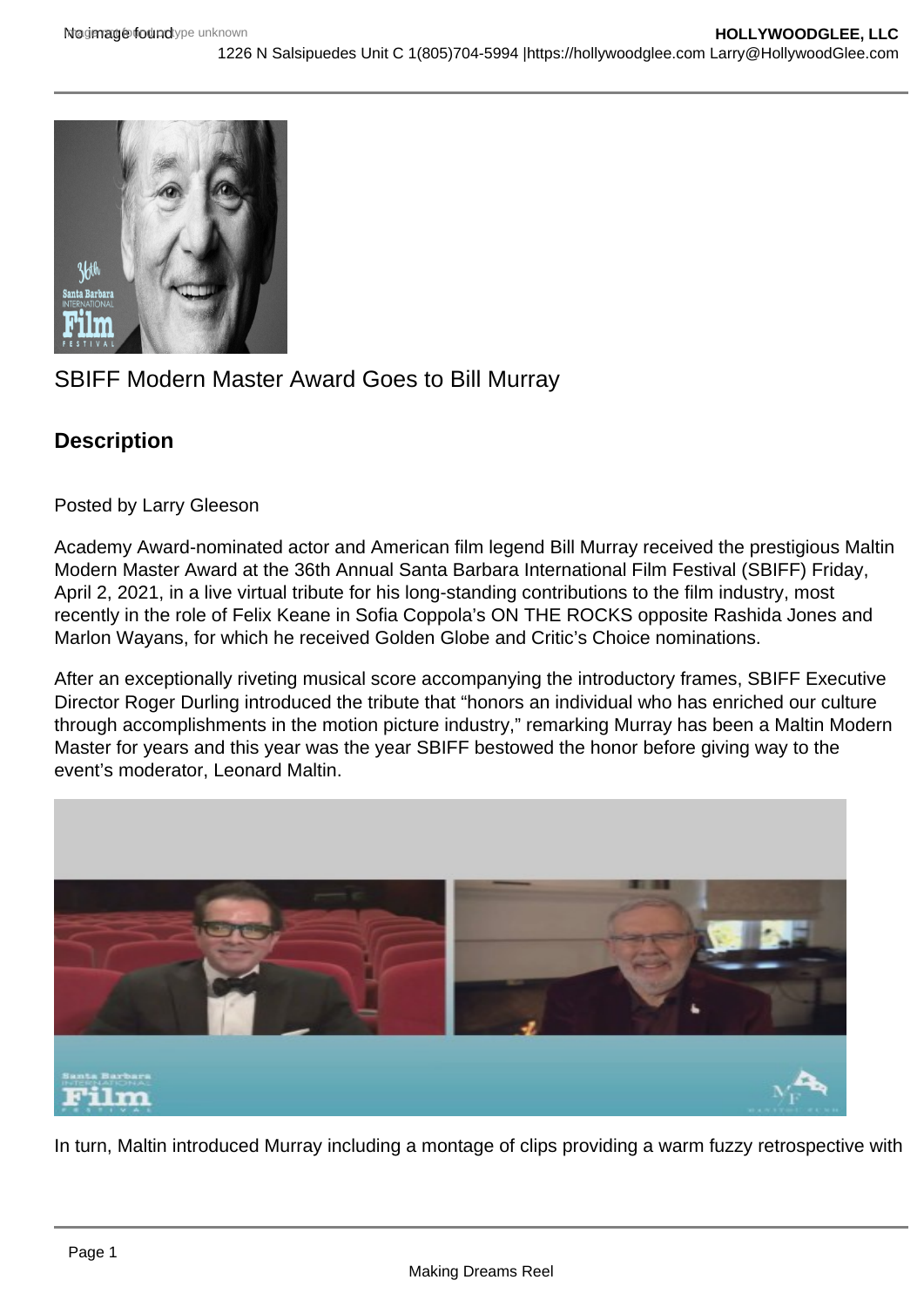some of Murray's more memorable characters. Laments of not having an audience registered.

Groundhog Day

**Caddyshack** 

**Stripes** 

Lost in Translation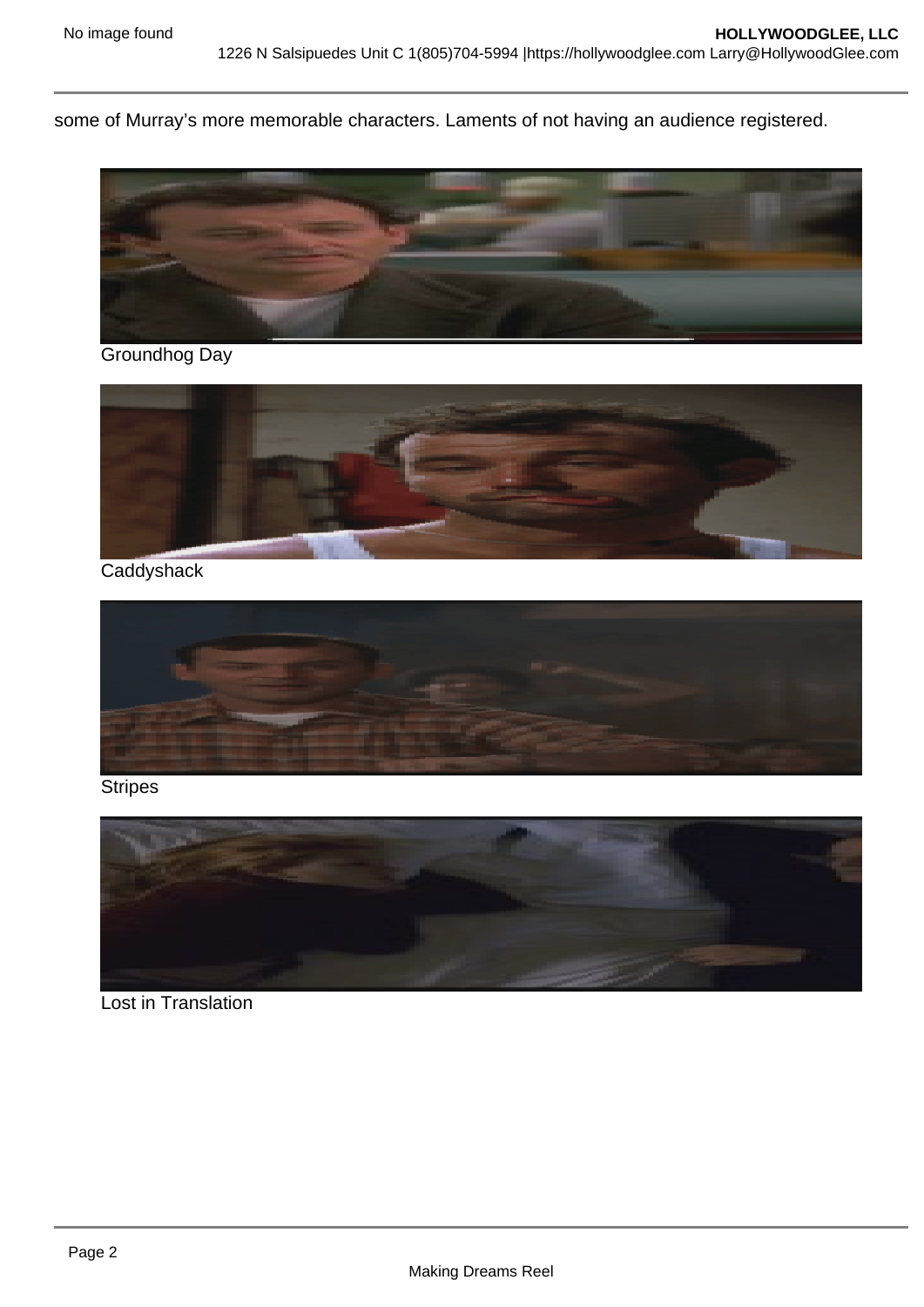**Ghostbusters** 

What About Bob

Nevertheless, hearing and listening to these two motion picture industry giants discussing a career that spans five decades with background details and anecdotes of Murray's career was not diminished in the virtual format. Quite the opposite as Sofia Coppola popped in with an effervescence followed closely by her brother, Roman Coppola. As the Coppolas joined the conversation so did a wave of nostalgia as though the passing of the torch was occurring between generations.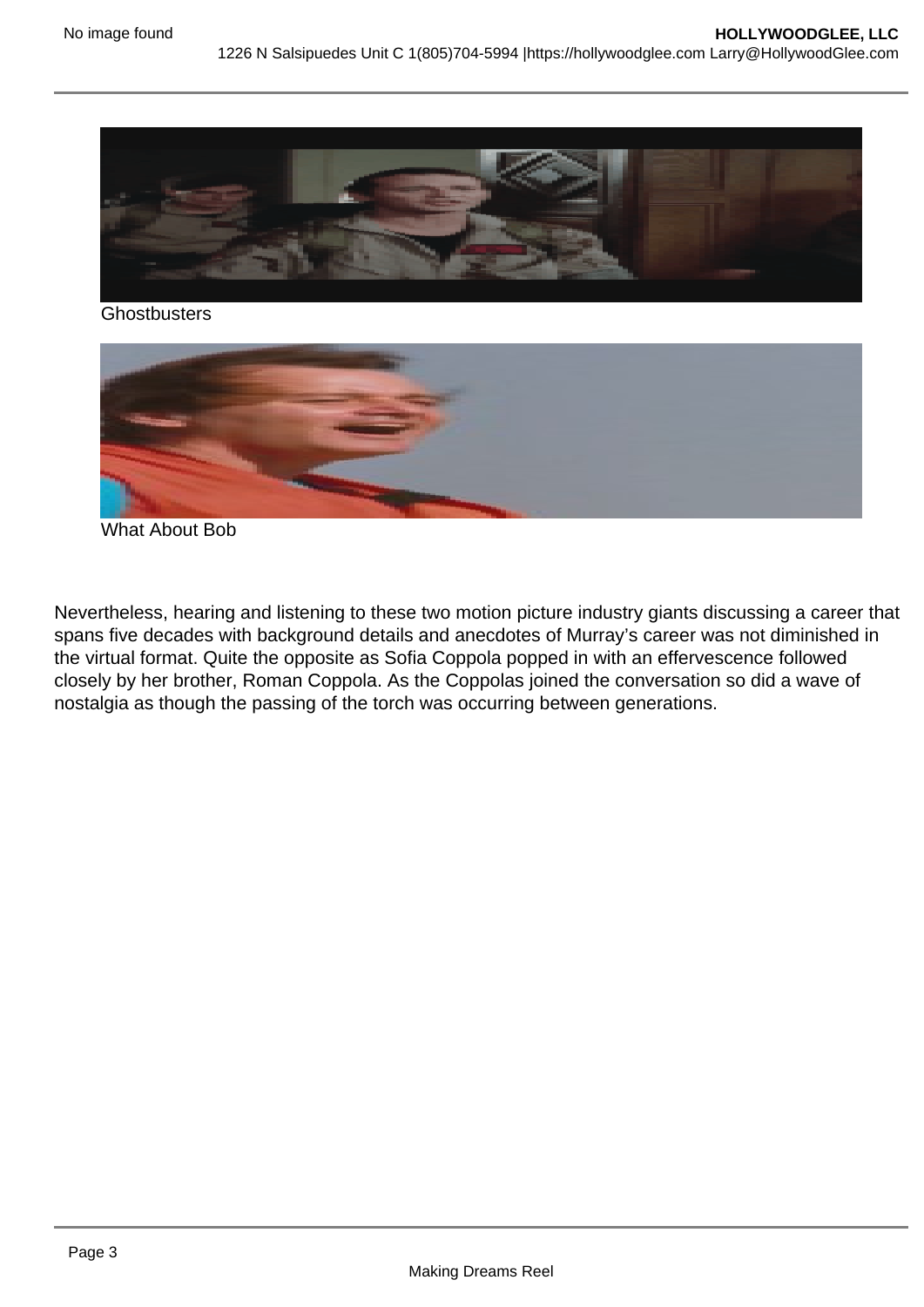The Maltin Modern Master Award is the highest award SBIFF bestows and Bill Murray was given his due this evening for decades of entertaining audiences across the globe.

Leonard Maltin celebrated his 31st year moderating at SBIFF. And, the Coppola siblings, Sofia and Roman, added a depth of presence to the special moment in time.

The event was presented by the Manitou Fund.